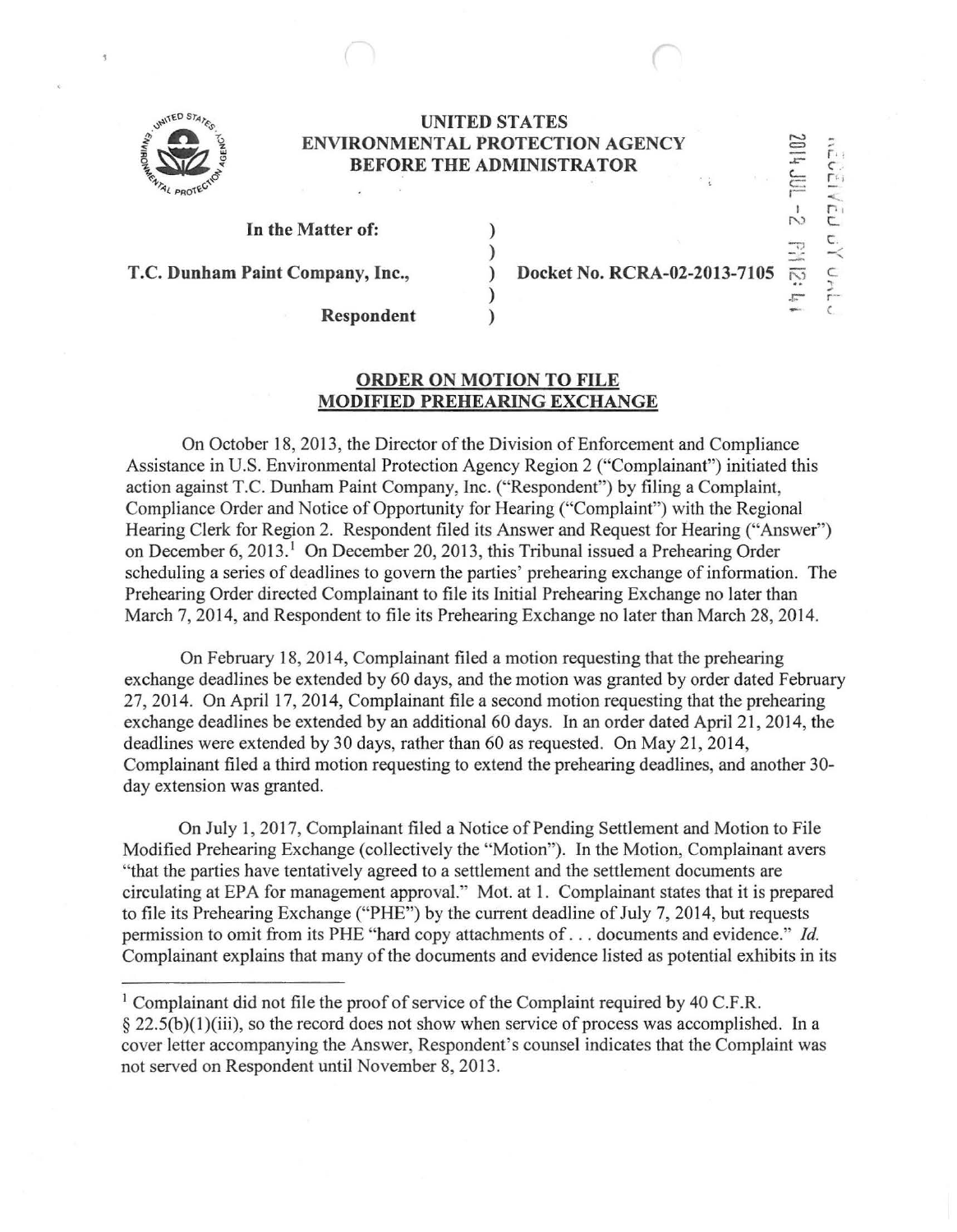PHE have already been shared with Respondent or are publicly available through the Internet, and argues that, given the likelihood that this case will settle, omitting hard copies of the potential exhibits from the PHE will save "time, energy and scarce resources."<sup>2</sup>*!d.* Complainant promises to "provide the Court with all of the documents and evidence noted in its PHE" if the settlement discussions break down within twenty-five business days of the Motion. *!d.*  Complainant avers that Respondent's counsel joins in the Motion. *!d.* 

The Consolidated Rules of Practice (the "Rules") that govern this proceeding, codified at 40 C.F.R. Part 22, require each party's prehearing information exchange to include "[c]opies of all docwnents and exhibits which [the party] intends to introduce into evidence at the hearing." 40 C.F.R.  $\S$  22.19(a)(2). Modifying this requirement to allow Complainant to knowingly file an incomplete PHE would create the risk of substantive evidentiary materials being mistakenly withheld from Respondent as Respondent prepared its own PHE, and could potentially cause significant administrative confusion. The Motion is therefore DENIED.

However, Complainant's argument that resources should be conserved given the high likelihood of settlement in this matter is persuasive. Though presiding officers are tasked with avoiding delay in these proceedings, providing the parties with time to finalize their settlement appears, under the circumstances, to be the most efficient method of resolving this case. The Rules provide that the presiding officer may grant an extension of time for filing any document "upon its own initiative." 40 C.F.R. § 22.7(b). There is good cause for extending the prehearing filing deadlines by an additional 30 calendar days, to provide the parties with time to finalize their settlement agreement. The parties are reminded that the requirements set out in the Prehearing Order issued by the undersigned on December 20, 2013, remain in effect with the exception of a revised prehearing exchange schedule. The parties shall file their prehearing exchanges pursuant to the following schedule:

| <b>August 6, 2014</b><br><b>August 27, 2014</b> | Complainant's Initial Prehearing Exchange<br>Respondent's Prehearing Exchange |
|-------------------------------------------------|-------------------------------------------------------------------------------|
|                                                 |                                                                               |

<sup>&</sup>lt;sup>2</sup> Pursuant to 40 C.F.R. § 22.5(a)(1) and (b)(2), and the Standing Order Authorizing Filing and Service by E-Mail in Proceedings Before the Office of Administrative Law Judges, electronic copies of potential exhibits may be filed by e-mail in lieu of hard copy. Electronic copies may also be saved to a Compact Disk ("CD") and filed in that form by mail, courier, or commercial delivery.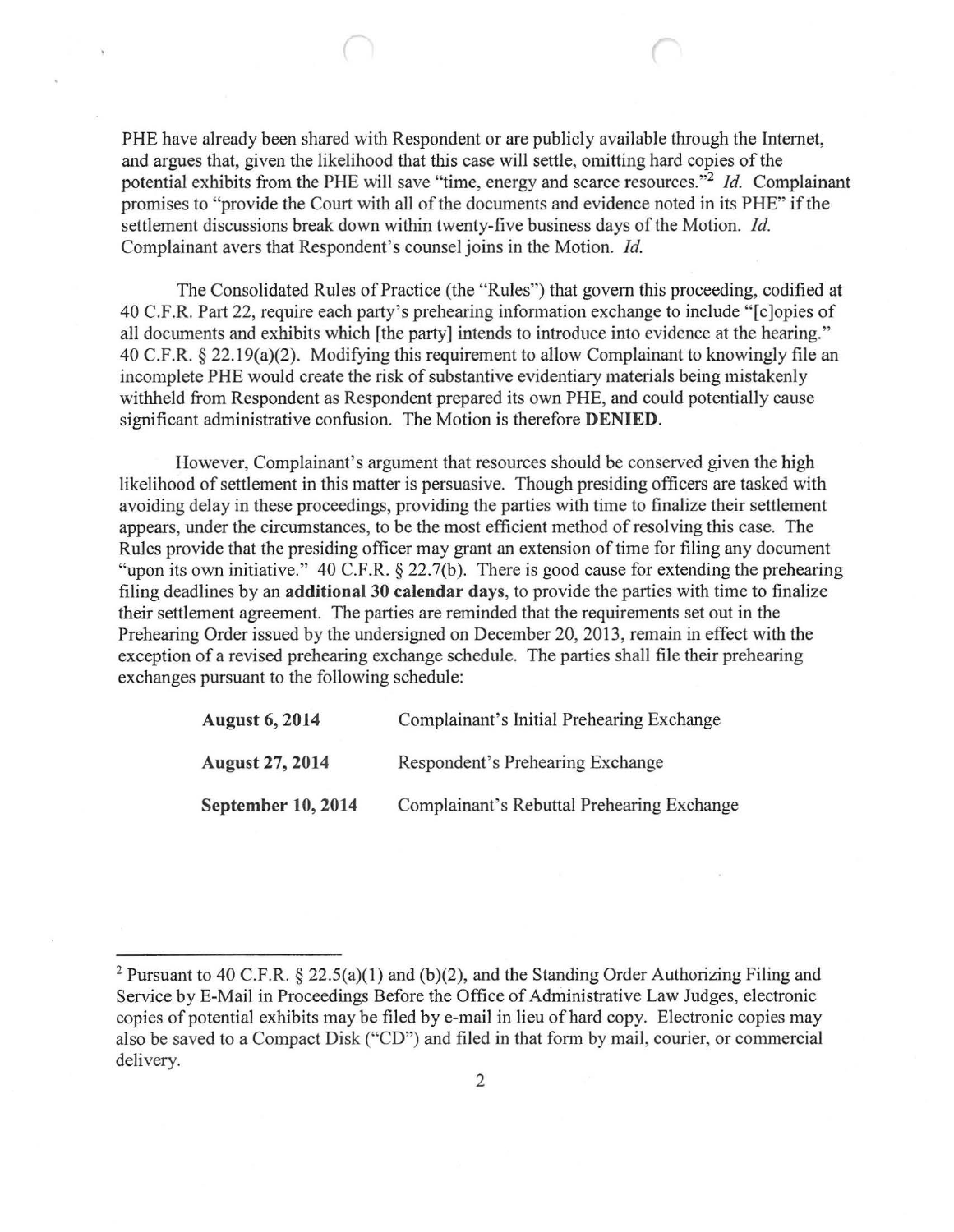**SO ORDERED.** 

*Churtine D. Coughlin* 

*r* 

Administrative Law Judge

Dated: July 2, 2014 Washington, D.C.